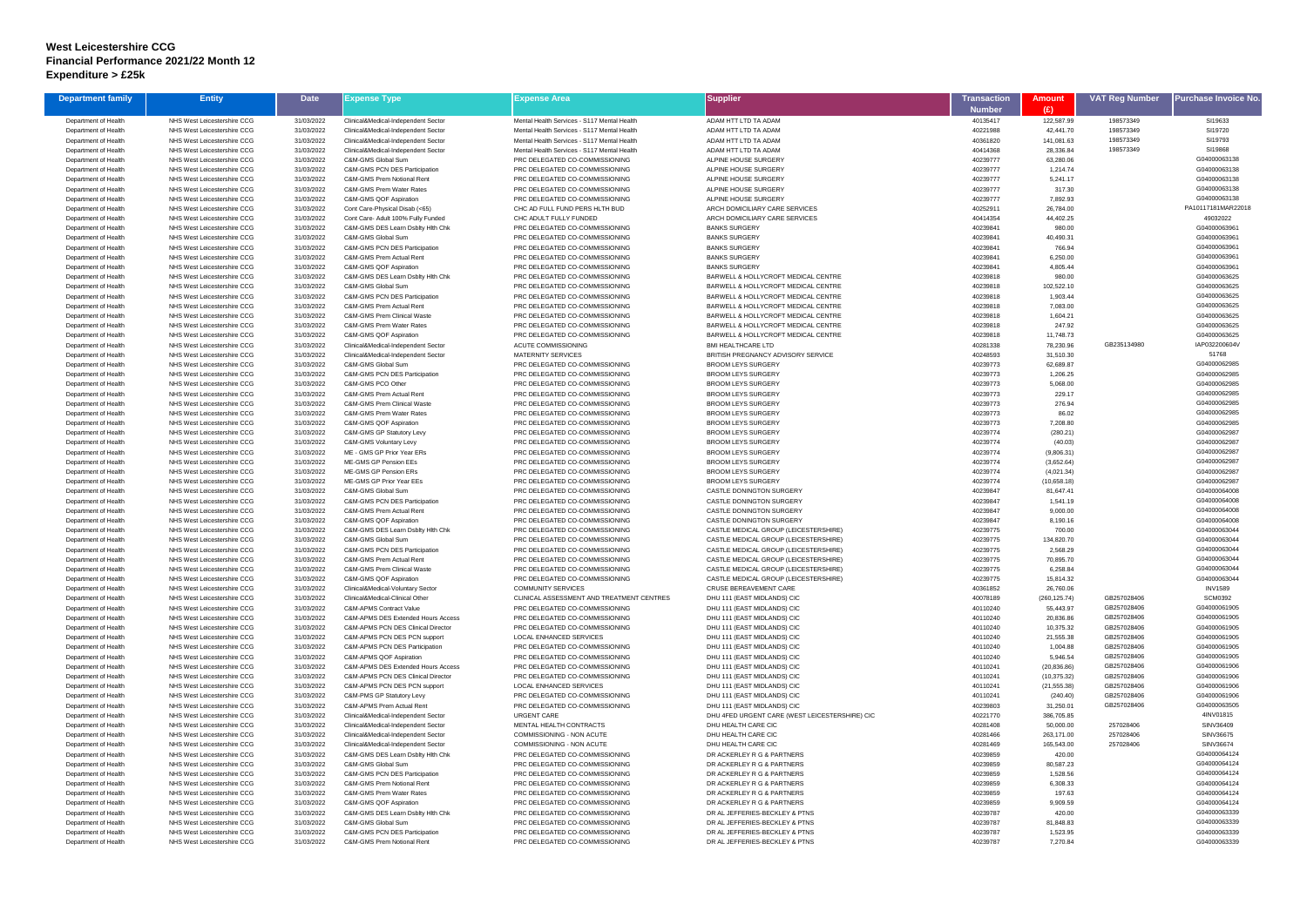Department of Health NHS West Leicestershire CCG 31/03/2022 C&M-GMS Prem Water Rates PRC DELEGATED CO-COMMISSIONING DR AL JEFFERIES-BECKLEY & PTNS 40239787 412.15 412.15 412.15 604000063339 Department of Health NHS West Leicestershire CCG 31/03/2022 C&M-GMS QOF Aspiration PRC DELEGATED CO-COMMISSIONING DR AL JEFFERIES-BECKLEY & PTNS 40239787 8,723.45 8,723.45 G04000063339 G04000063339<br>Department of Health NHS Department of Health NHS West Leicestershire CCG 31/03/2022 C&M-GMS GP Statutory Levy PRC DELEGATED CO-COMMISSIONING DR AL JEFFERIES-BECKLEY & PTNS 40239788 40239788 (424.03) 424.039 (504000063341 Department of Health NHS West Leicestershire CCG 31/03/2022 C&M-GMS Voluntary Levy PRC DELEGATED CO-COMMISSIONING DR AL JEFFERIES-BECKLEY & PTNS 40239788 40239788 (60.58) (60.58) G04000063341 Department of Health NHS West Leicestershire CCG 31/03/2022 ME - GMS GP Prior Year ERs PRC DELEGATED CO-COMMISSIONING DR AL JEFFERIES-BECKLEY & PTNS 40239788 (8,354.27) 40239788 (8,354.27) G04000063341 Department of Health NHS West Leicestershire CCG 31/03/2022 ME-GMS GP Pension EEs PRC DELEGATED CO-COMMISSIONING DR AL JEFFERIES-BECKLEY & PTNS 40239788 (3,163.75) 40239788 (3,163.75) G04000063341 Department of Health NHS West Leicestershire CCG 31/03/2022 ME-GMS GP Pension ERs PRC DELEGATED CO-COMMISSIONING DR AL JEFFERIES-BECKLEY & PTNS 40239788 40239788 (3,587.81) G04000063341 Department of Health NHS West Leicestershire CCG 31/03/2022 ME-GMS GP Prior Year EEs PRC DELEGATED CO-COMMISSIONING DR AL JEFFERIES-BECKLEY & PTNS 40239788 (10,403.99) 40239788 (10,403.99) 504000063341 Department of Health NHS West Leicestershire CCG 31/03/2022 C&M-GMS Cost of Drugs -Dispensing LOCAL ENHANCED SERVICES DR AL JEFFERIES-BECKLEY & PTNS 40405638 22,889.21 40405638 22,889.21 G04000067452 Department of Health NHS West Leicestershire CCG 31/03/2022 C&M-GMS Prof Fees Dispensing PRC DELEGATED CO-COMMISSIONING DR AL JEFFERIES-BECKLEY & PTNS 40405638 10,479.00 40405638 10,479.00 604000067452 Department of Health NHS West Leicestershire CCG 31/03/2022 C&M-GMS DES Extended Hours Access PRC DELEGATED CO-COMMISSIONING DR B HEAP & M ARAM 40239801 40239801 13,291.18 13,291.18 604000063478 Department of Health NHS West Leicestershire CCG 31/03/2022 C&M-GMS Global Sum PRC DELEGATED CO-COMMISSIONING DR B HEAP & M ARAM 40239801 40239801 37,696.59 40239801 37,696.59 604000063478 Department of Health NHS West Leicestershire CCG 31/03/2022 C&M-GMS PCN DES Clinical Director PRC DELEGATED CO-COMMISSIONING DR B HEAP & M ARAM 40239801 40239801 6,618.09 6,618.09 6,618.09 6,618.09 6,618.09 6,618.09 6,618. Department of Health NHS West Leicestershire CCG 31/03/2022 C&M-GMS PCN DES PCN support LOCAL ENHANCED SERVICES DR B HEAP & M ARAM 40239801 40239801 40239801 13,749.50 504000063478 Department of Health NHS West Leicestershire CCG 31/03/2022 C&M-GMS PCN DES Participation PRC DELEGATED CO-COMMISSIONING DR B HEAP & M ARAM 40239801 40239801 694.76 694.76 694000063478 Department of Health NHS West Leicestershire CCG 31/03/2022 C&M-GMS Prem Notional Rent PRC DELEGATED CO-COMMISSIONING DR B HEAP & M ARAM 40239801 40239801 2,631.83 40239801 2,631.83 G04000063478 Department of Health NHS West Leicestershire CCG 31/03/2022 C&M-GMS QOF Aspiration PRC DELEGATED CO-COMMISSIONING DR B HEAP & M ARAM 40239801 40239801 3,519.04 3,519.04 504000063478 Department of Health NHS West Leicestershire CCG 31/03/2022 Miscellaneous Expenditure (L9) GP FORWARD VIEW DR B HEAP & M ARAM 40368518 38,698.00 38,698.00 EXTACC2122M112-8 Department of Health NHS West Leicestershire CCG 31/03/2022 C&M-PCN DES Support Payment PRC DELEGATED CO-COMMISSIONING DR B HEAP & M ARAM 40368792 29,403.00 29,403.00 29,403.00 IIFSP2122M1208 Department of Health NHS West Leicestershire CCG 31/03/2022 C&M-WAF extra session - staff PRC DELEGATED CO-COMMISSIONING DR B HEAP & M ARAM 40369562 40,000.00 40369562 40,000.00 WAF2122M1136 Department of Health NHS West Leicestershire CCG 31/03/2022 C&M-WAF extra session - staff PRC DELEGATED CO-COMMISSIONING DR B HEAP & M ARAM 40369574 60,756.00 60.756.00 WAF2122M1138 Department of Health NHS West Leicestershire CCG 31/03/2022 C&M-WAF Locum/digital booking PRC DELEGATED CO-COMMISSIONING DR B HEAP & M ARAM 40369578 40369578 38,850.00 38,850.00 WAF2122M1139 Department of Health NHS West Leicestershire CCG 31/03/2022 C&M-GMS Cost of Drugs -Dispensing LOCAL ENHANCED SERVICES DR B HEAP & M ARAM 40405596 36,923.34 40405596 36,923.34 G04000066822 Department of Health NHS West Leicestershire CCG 31/03/2022 C&M-GMS Prof Fees Dispensing PRC DELEGATED CO-COMMISSIONING DR B HEAP & M ARAM 40405596 12,827.68 12,827.68 12,827.68 G04000066822 Department of Health NHS West Leicestershire CCG 31/03/2022 C&M-GMS Global Sum PRC DELEGATED CO-COMMISSIONING DR BADIANI K N & PARTNERS 40239839 91,038.46 91,038.46 91,038.46 G04000063900 Department of Health NHS West Leicestershire CCG 31/03/2022 C&M-GMS PCN DES Participation PRC DELEGATED CO-COMMISSIONING DR BADIANI K N & PARTNERS 40239839 40239839 1,729.48 40239839 1,729.48 504000063900 Department of Health NHS West Leicestershire CCG 31/03/2022 C&M-GMS Prem Notional Rent PRC DELEGATED CO-COMMISSIONING DR BADIANI K N & PARTNERS 40239839 40239839 9,547.92 9,547.92 504000063900 Department of Health NHS West Leicestershire CCG 31/03/2022 C&M-GMS Prem Water Rates PRC DELEGATED CO-COMMISSIONING DR BADIANI K N & PARTNERS 40239839 40239839 554.74 554.74 G04000063900 Department of Health NHS West Leicestershire CCG 31/03/2022 C&M-GMS QOF Aspiration PRC DELEGATED CO-COMMISSIONING DR BADIANI K N & PARTNERS 40239839 40239839 11,989.58 11,989.58 604000063900 Department of Health NHS West Leicestershire CCG 31/03/2022 ME - GMS GP Prior Year ERs PRC DELEGATED CO-COMMISSIONING DR BADIANI K N & PARTNERS 40239839 440.04 40239839 440.04 G04000063900 Department of Health NHS West Leicestershire CCG 31/03/2022 ME-GMS GP Prior Year EEs PRC DELEGATED CO-COMMISSIONING DR BADIANI K N & PARTNERS 40239839 40239839 2,873.61 40239839 2,873.61 Department of Health NHS West Leicestershire CCG 31/03/2022 C&M-GMS DES Learn Dsblty Hlth Chk PRC DELEGATED CO-COMMISSIONING DR CJ TRZCINSKI & PARTNERS 40239855 420.00 40239855 420.00 40239855 420.00 G04000064064 Department of Health NHS West Leicestershire CCG 31/03/2022 C&M-GMS Global Sum PRC DELEGATED CO-COMMISSIONING DR CJ TRZCINSKI & PARTNERS 40239855 59,854.72 40239855 59,854.72 604000064064 Department of Health NHS West Leicestershire CCG 31/03/2022 C&M-GMS PCN DES Participation PRC DELEGATED CO-COMMISSIONING DR CJ TRZCINSKI & PARTNERS 40239855 40239855 1,155.16 40239855 1,155.16 504000064064 Department of Health NHS West Leicestershire CCG 31/03/2022 C&M-GMS Prem Notional Rent PRC DELEGATED CO-COMMISSIONING DR CJ TRZCINSKI & PARTNERS 40239855 40239855 5,349.50 5,349.50 5,349.50 5,349.50 5,349.50 604000064064 Department of Health NHS West Leicestershire CCG 31/03/2022 C&M-GMS QOF Aspiration PRC DELEGATED CO-COMMISSIONING DR CJ TRZCINSKI & PARTNERS 40239855 7,521.14 40239855 7,521.14 G04000064064 Department of Health NHS West Leicestershire CCG 31/03/2022 C&M-GMS Global Sum PRC DELEGATED CO-COMMISSIONING DR CR BARLOW & PARTNERS 40239845 67,919.50 G04000064002 Department of Health NHS West Leicestershire CCG 31/03/2022 C&M-GMS PCN DES Participation PRC DELEGATED CO-COMMISSIONING DR CR BARLOW & PARTNERS 40239845 40239845 1,282.99 40239845 1,282.99 604000064002 Department of Health NHS West Leicestershire CCG 31/03/2022 C&M-GMS Prem Notional Rent PRC DELEGATED CO-COMMISSIONING DR CR BARLOW & PARTNERS 40239845 40239845 3,708.33 40239845 3,708.33 604000064002 Department of Health NHS West Leicestershire CCG 31/03/2022 C&M-GMS QOF Aspiration PRC DELEGATED CO-COMMISSIONING DR CR BARLOW & PARTNERS 40239845 6,826.23 664000064002 Department of Health NHS West Leicestershire CCG 31/03/2022 C&M-GMS DES Learn Dsblty Hlth Chk PRC DELEGATED CO-COMMISSIONING DR DA JONES & PARTNERS 40239857 40239857 2,380.00 40264000064066 Department of Health NHS West Leicestershire CCG 31/03/2022 C&M-GMS Global Sum PRC DELEGATED CO-COMMISSIONING DR DA JONES & PARTNERS 40239857 40239857 89,376.11 604000064066 Department of Health NHS West Leicestershire CCG 31/03/2022 C&M-GMS PCN DES Participation PRC DELEGATED CO-COMMISSIONING DR DA JONES & PARTNERS 40239857 40239857 1,638.73 40239857 1,638.73 604000064066 Department of Health NHS West Leicestershire CCG 31/03/2022 C&M-GMS Prem Clinical Waste PRC DELEGATED CO-COMMISSIONING DR DA JONES & PARTNERS 40239857 40239857 3,858.76 3,858.76 504000064066 Department of Health NHS West Leicestershire CCG 31/03/2022 C&M-GMS Prem Notional Rent PRC DELEGATED CO-COMMISSIONING DR DA JONES & PARTNERS 40239857 40239857 9,624.58 40239857 9,624.58 40239857 9,624.58 40239857 9,624.58 Department of Health NHS West Leicestershire CCG 31/03/2022 C&M-GMS QOF Aspiration PRC DELEGATED CO-COMMISSIONING DR DA JONES & PARTNERS 40239857 40239857 11,150.91 11,150.91 G04000064066 Department of Health NHS West Leicestershire CCG 31/03/2022 C&M-GMS Cost of Drugs -Dispensing LOCAL ENHANCED SERVICES DR DA JONES & PARTNERS 40405621 40405621 18,953.91 18,953.91 604000067203 Department of Health NHS West Leicestershire CCG 31/03/2022 C&M-GMS Prof Fees Dispensing PRC DELEGATED CO-COMMISSIONING DR DA JONES & PARTNERS 40405621 6,644.20 6644.20 604000067203 Department of Health NHS West Leicestershire CCG 31/03/2022 C&M-GMS Global Sum PRC DELEGATED CO-COMMISSIONING DR DAVENPORT P G & PARTNERS 40239829 94,584.68 94,584.68 94584.68 G04000063752 Department of Health NHS West Leicestershire CCG 31/03/2022 C&M-GMS PCN DES Participation PRC DELEGATED CO-COMMISSIONING DR DAVENPORT P G & PARTNERS 40239829 40239829 1,823.29 1,823.29 604000063752 Department of Health NHS West Leicestershire CCG 31/03/2022 C&M-GMS Prem Clinical Waste PRC DELEGATED CO-COMMISSIONING DR DAVENPORT P G & PARTNERS 40239829 12,745.52 12,745.52 604000063752 Department of Health NHS West Leicestershire CCG 31/03/2022 C&M-GMS Prem Notional Rent PRC DELEGATED CO-COMMISSIONING DR DAVENPORT P G & PARTNERS 40239829 8,204.17 40239829 8,204.17 6604000063752 Department of Health NHS West Leicestershire CCG 31/03/2022 C&M-GMS Prem Water Rates PRC DELEGATED CO-COMMISSIONING DR DAVENPORT P G & PARTNERS 40239829 40239829 1,789.46 40239829 1,789.46 604000063752 Department of Health NHS West Leicestershire CCG 31/03/2022 C&M-GMS QOF Aspiration PRC DELEGATED CO-COMMISSIONING DR DAVENPORT P G & PARTNERS 40239829 40239829 10,676.24 10:000053752 Department of Health NHS West Leicestershire CCG 31/03/2022 C&M-GMS Cost of Drugs -Dispensing LOCAL ENHANCED SERVICES DR DAVENPORT P G & PARTNERS 40405602 42,698.31 40405602 42,698.31 G04000066864 Department of Health NHS West Leicestershire CCG 31/03/2022 C&M-GMS Cost of Drugs -Dispensing LOCAL ENHANCED SERVICES DR DAVENPORT P G & PARTNERS 40405603 31,669.54 31,669.54 G04000066865 Department of Health NHS West Leicestershire CCG 31/03/2022 C&M-GMS Prof Fees Dispensing PRC DELEGATED CO-COMMISSIONING DR DAVENPORT P G & PARTNERS 40405603 44,775.23 14,775.23 504000066865 Department of Health NHS West Leicestershire CCG 31/03/2022 C&M-GMS Cost of Drugs -Dispensing LOCAL ENHANCED SERVICES DR DAVENPORT P G & PARTNERS 40405604 40405604 (28,741.92) GO4000066866 Department of Health NHS West Leicestershire CCG 31/03/2022 C&M-GMS PrscChrgsCll&RmttdbyGPCntra PRC DELEGATED CO-COMMISSIONING DR DAVENPORT P G & PARTNERS 40405604 40405604 (3,805.45) G04000066866 Department of Health NHS West Leicestershire CCG 31/03/2022 C&M-GMS Global Sum PRC DELEGATED CO-COMMISSIONING DR GAUHAR & PARTNERS 40256234 66,793.54 66,793.54 66,793.54 66,793.54 69,1000063295 Department of Health NHS West Leicestershire CCG 31/03/2022 C&M-GMS PCN DES Participation PRC DELEGATED CO-COMMISSIONING DR GAUHAR & PARTNERS 40256234 40256234 1,222.28 40256234 1,222.28 604000063295 Department of Health NHS West Leicestershire CCG 31/03/2022 C&M-GMS PCO Locum Sickness PRC DELEGATED CO-COMMISSIONING DR GAUHAR & PARTNERS 40256234 21,547.15 40256234 21,547.15 G04000063295 Department of Health NHS West Leicestershire CCG 31/03/2022 C&M-GMS Prem Actual Rent PRC DELEGATED CO-COMMISSIONING DR GAUHAR & PARTNERS 40256234 520.83 520.83 520.83 520.83 604000063295 Department of Health NHS West Leicestershire CCG 31/03/2022 C&M-GMS Prem Water Rates PRC DELEGATED CO-COMMISSIONING DR GAUHAR & PARTNERS 40256234 40256234 197.41 197.41 G04000063295 Department of Health NHS West Leicestershire CCG 31/03/2022 C&M-GMS QOF Aspiration PRC DELEGATED CO-COMMISSIONING DR GAUHAR & PARTNERS 40256234 40256234 6,268.96 604000063295 Department of Health NHS West Leicestershire CCG 31/03/2022 C&M-GMS DES Learn Dsblty Hlth Chk PRC DELEGATED CO-COMMISSIONING DR GHALY M S & PTNRS 40239835 40239835 140.00 40239835 140.00 G04000063872 Department of Health NHS West Leicestershire CCG 31/03/2022 C&M-GMS Global Sum PRC DELEGATED CO-COMMISSIONING DR GHALY M S & PTNRS 40239835 73,136.74 73,136.74 604000063872 Department of Health NHS West Leicestershire CCG 31/03/2022 C&M-GMS PCN DES Participation PRC DELEGATED CO-COMMISSIONING DR GHALY M S & PTNRS 40239835 40239835 1,392.02 40239835 1,392.02 Department of Health NHS West Leicestershire CCG 31/03/2022 C&M-GMS Prem Notional Rent PRC DELEGATED CO-COMMISSIONING DR GHALY M S & PTNRS 40239835 7,788.18 7,788.18 7,788.18 604000063872 Department of Health NHS West Leicestershire CCG 31/03/2022 C&M-GMS QOF Aspiration PRC DELEGATED CO-COMMISSIONING DR GHALY M S & PTNRS 40239835 40239835 7,780.66 7,780.66 7,780.66 604000063872 Department of Health NHS West Leicestershire CCG 31/03/2022 C&M-GMS Global Sum PRC DELEGATED CO-COMMISSIONING DR GHATORA P S 40239795 40239795 19,540.54 40239795 19,540.54 G04000063414 Department of Health NHS West Leicestershire CCG 31/03/2022 C&M-GMS PCN DES Participation PRC DELEGATED CO-COMMISSIONING DR GHATORA P S 40239795 360.07 360.07 360.07 S04000063414 Department of Health NHS West Leicestershire CCG 31/03/2022 C&M-GMS PCO Locum Sickness PRC DELEGATED CO-COMMISSIONING DR GHATORA P S 40239795 40239795 19,295.20 40239795 19,295.20 604000063414 Department of Health NHS West Leicestershire CCG 31/03/2022 C&M-GMS PCO Other PRC DELEGATED CO-COMMISSIONING DR GHATORA P S 40239795 3,756.00 40239795 3,756.00 604000063414 Department of Health NHS West Leicestershire CCG 31/03/2022 C&M-GMS Prem Clinical Waste PRC DELEGATED CO-COMMISSIONING DR GHATORA P S 40239795 20.30 40239795 20.30 G04000063414 Department of Health NHS West Leicestershire CCG 31/03/2022 C&M-GMS Prem Healthcentre Rates PRC DELEGATED CO-COMMISSIONING DR GHATORA P S 40239795 40239795 190.97 40239795 190.97 604000063414 Department of Health NHS West Leicestershire CCG 31/03/2022 C&M-GMS Prem Healthcentre Rent PRC DELEGATED CO-COMMISSIONING DR GHATORA P S 40239795 40239795 2,035.13 G04000063414 Department of Health NHS West Leicestershire CCG 31/03/2022 C&M-GMS Prem Water Rates PRC DELEGATED CO-COMMISSIONING DR GHATORA P S 40239795 81.91 81.91 81.91 G04000063414 Department of Health NHS West Leicestershire CCG 31/03/2022 C&M-GMS QOF Aspiration PRC DELEGATED CO-COMMISSIONING DR GHATORA P S 40239795 40239795 2,034.79 40239795 2,034.79 G04000063414 Department of Health NHS West Leicestershire CCG 31/03/2022 C&M-GMS Global Sum PRC DELEGATED CO-COMMISSIONING DR GRAVESTOCK N G & PTNS 40239851 40239851 124,609.98 40239851 124,609.98 604000064032 Department of Health NHS West Leicestershire CCG 31/03/2022 C&M-GMS PCN DES Participation PRC DELEGATED CO-COMMISSIONING DR GRAVESTOCK N G & PTNS 40239851 40239851 2,336.62 40239851 2,336.62 504000064032 Department of Health NHS West Leicestershire CCG 31/03/2022 C&M-GMS PCO Doctors Ret Scheme PRC DELEGATED CO-COMMISSIONING DR GRAVESTOCK N G & PTNS 40239851 40239851 1,333.28 40239851 1,333.28 604000064032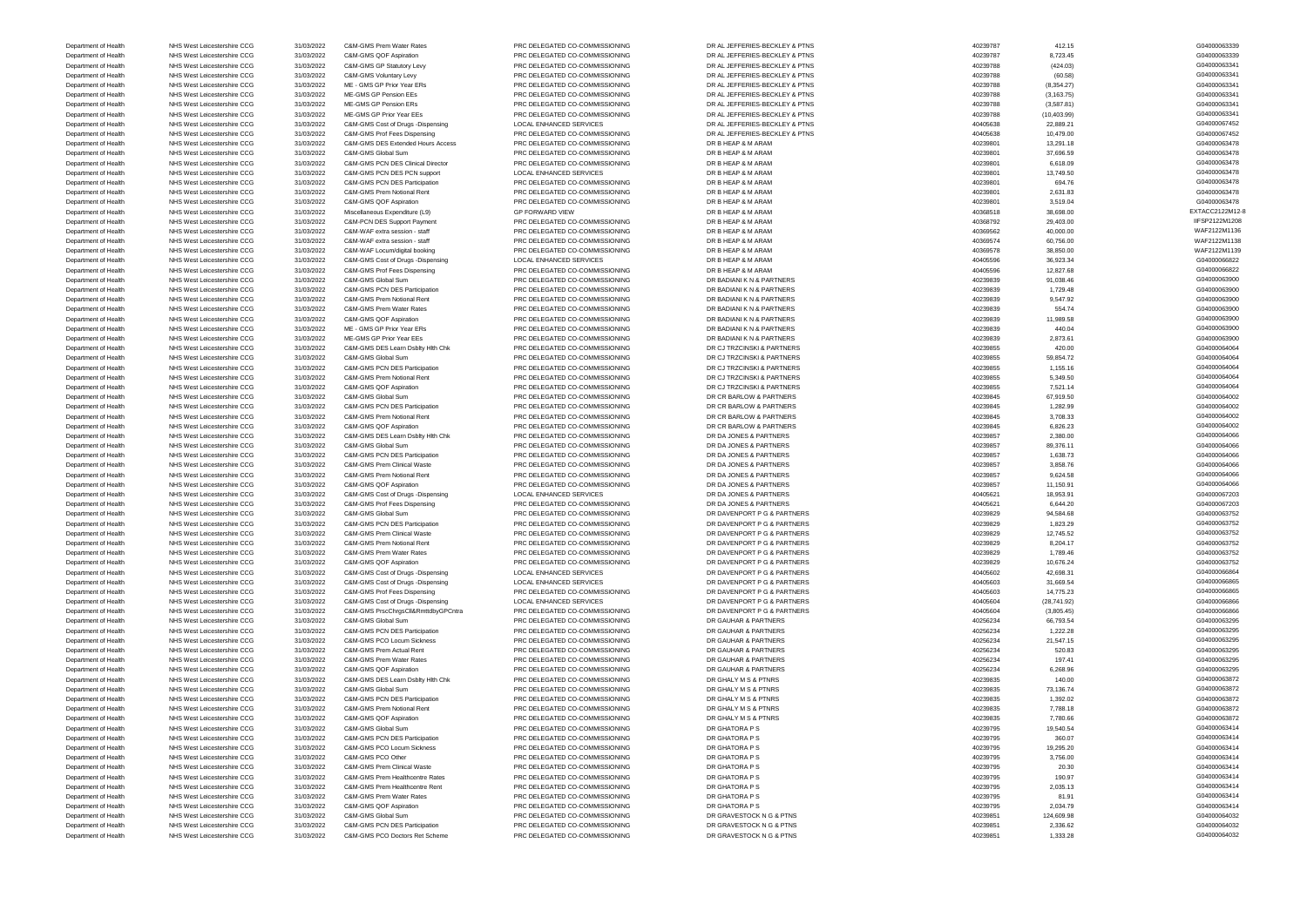Department of Health NHS West Leicestershire CCG 31/03/2022 ME-GMS GP Pension EEs PRC DELEGATED CO-COMMISSIONING DR PULMAN N H R & PTNS 40239844 40239844 (6,440.79) (6,440.79) G04000063966

Department of Health NHS West Leicestershire CCG 31/03/2022 C&M-GMS Prem Notional Rent PRC DELEGATED CO-COMMISSIONING DR GRAVESTOCK N G & PTNS 40239851 8,221.25 8/239851 8,221.25 604000064032 Department of Health NHS West Leicestershire CCG 31/03/2022 C&M-GMS QOF Aspiration PRC DELEGATED CO-COMMISSIONING DR GRAVESTOCK N G & PTNS 40239851 12,154.51 12,154.51 504000064032<br>Department of Health NHS West Leicestersh Department of Health NHS West Leicestershire CCG 31/03/2022 C&M-GMS Cost of Drugs -Dispensing LOCAL ENHANCED SERVICES DR GRAVESTOCK N G & PTNS 40405600 76,480.39 40405600 76,480.39 G04000066834 Department of Health NHS West Leicestershire CCG 31/03/2022 C&M-GMS Prof Fees Dispensing PRC DELEGATED CO-COMMISSIONING DR GRAVESTOCK N G & PTNS 40405600 22,285.67 40405600 22,285.67 G04000066834 Department of Health NHS West Leicestershire CCG 31/03/2022 C&M-GMS DES Learn Dsblty Hlth Chk PRC DELEGATED CO-COMMISSIONING DR HANLON G P & PTNS 40239812 140.00 40239812 140.00 140.00 G04000063569 Department of Health NHS West Leicestershire CCG 31/03/2022 C&M-GMS Global Sum PRC DELEGATED CO-COMMISSIONING DR HANLON G P & PTNS 40239812 89,604.73 89,604.73 89,604.73 G04000063569 Department of Health NHS West Leicestershire CCG 31/03/2022 C&M-GMS PCN DES Participation PRC DELEGATED CO-COMMISSIONING DR HANLON G P & PTNS 40239812 40239812 1,671.19 1,671.19 604000063569 Department of Health NHS West Leicestershire CCG 31/03/2022 C&M-GMS PCO Doctors Ret Scheme PRC DELEGATED CO-COMMISSIONING DR HANLON G P & PTNS 40239812 40239812 333.32 333.32 333.32 5604000063569 Department of Health NHS West Leicestershire CCG 31/03/2022 C&M-GMS PCO Recruitmt & Retn PRC DELEGATED CO-COMMISSIONING DR HANLON G P & PTNS 40239812 8,152.17 8,552.17 8,152.17 604000063569 Department of Health NHS West Leicestershire CCG 31/03/2022 C&M-GMS Prem Notional Rent PRC DELEGATED CO-COMMISSIONING DR HANLON G P & PTNS 40239812 40239812 14,110.83 14,110.83 G04000063569 Department of Health NHS West Leicestershire CCG 31/03/2022 C&M-GMS Prem Water Rates PRC DELEGATED CO-COMMISSIONING DR HANLON G P & PTNS 40239812 6672.44 672.44 672.44 672.44 G04000063569 Department of Health NHS West Leicestershire CCG 31/03/2022 C&M-GMS QOF Aspiration PRC DELEGATED CO-COMMISSIONING DR HANLON G P & PTNS 40239812 9,794.30 9,794.30 9,794.30 Department of Health NHS West Leicestershire CCG 31/03/2022 C&M-GMS Global Sum PRC DELEGATED CO-COMMISSIONING DR HEPPLEWHITE E & PARTNER 40239825 28,321.78 40239825 28,321.78 G04000063695 Department of Health NHS West Leicestershire CCG 31/03/2022 C&M-GMS PCN DES Participation PRC DELEGATED CO-COMMISSIONING DR HEPPLEWHITE E & PARTNER 40239825 550.55 G04000063695 Department of Health NHS West Leicestershire CCG 31/03/2022 C&M-GMS Prem Healthcentre Rates PRC DELEGATED CO-COMMISSIONING DR HEPPLEWHITE E & PARTNER 40239825 40239825 238.06 238.06 238.06 238.06 238.06 238.06 504000063695 Department of Health NHS West Leicestershire CCG 31/03/2022 C&M-GMS Prem Healthcentre Rent PRC DELEGATED CO-COMMISSIONING DR HEPPLEWHITE E & PARTNER 40239825 40239825 1,234.06 40239825 1,234.06 604000063695 Department of Health NHS West Leicestershire CCG 31/03/2022 C&M-GMS Prem Water Rates PRC DELEGATED CO-COMMISSIONING DR HEPPLEWHITE E & PARTNER 40239825 49.55 49.55 49.55 49.99825 49.99825 49.99825 49.99825 49.99825 49.9982 Department of Health NHS West Leicestershire CCG 31/03/2022 C&M-GMS QOF Aspiration PRC DELEGATED CO-COMMISSIONING DR HEPPLEWHITE E & PARTNER 40239825 40239825 3,104.99 3,104.99 G04000063695 Department of Health NHS West Leicestershire CCG 31/03/2022 C&M-GMS DES Learn Dsblty Hlth Chk PRC DELEGATED CO-COMMISSIONING DR JASSAL S S & PARTNERS 40239810 40239810 980.00 980.00 980.00 980.00 980.00 980.00 980.00 980.0 Department of Health NHS West Leicestershire CCG 31/03/2022 C&M-GMS Global Sum PRC DELEGATED CO-COMMISSIONING DR JASSAL S S & PARTNERS 40239810 63,731.64 63,731.64 639,731.64 604000063560 Department of Health NHS West Leicestershire CCG 31/03/2022 C&M-GMS PCN DES Participation PRC DELEGATED CO-COMMISSIONING DR JASSAL S S & PARTNERS 40239810 40239810 1,238.36 4021 1,238.36 604000063560 Department of Health NHS West Leicestershire CCG 31/03/2022 C&M-GMS Prem Notional Rent PRC DELEGATED CO-COMMISSIONING DR JASSAL S S & PARTNERS 40239810 40239810 5,357.17 6604000063560 Department of Health NHS West Leicestershire CCG 31/03/2022 C&M-GMS QOF Aspiration PRC DELEGATED CO-COMMISSIONING DR JASSAL S S & PARTNERS 40239810 6,399.06 6,399.06 6,399.06 6,399.06 6,40000063560 Department of Health NHS West Leicestershire CCG 31/03/2022 C&M-GMS Global Sum PRC DELEGATED CO-COMMISSIONING DR KD NEUBERG & PARTNERS 40239808 57,566.30 57,566.30 57,566.30 G04000063541 Department of Health NHS West Leicestershire CCG 31/03/2022 C&M-GMS PCN DES Participation PRC DELEGATED CO-COMMISSIONING DR KD NEUBERG & PARTNERS 40239808 40239808 1,100.87 40239808 1,100.87 604000063541 Department of Health NHS West Leicestershire CCG 31/03/2022 C&M-GMS Prem Notional Rent PRC DELEGATED CO-COMMISSIONING DR KD NEUBERG & PARTNERS 40239808 4,813.33 40239808 4,813.33 40239808 4,813.33 56604000063541 Department of Health NHS West Leicestershire CCG 31/03/2022 C&M-GMS QOF Aspiration PRC DELEGATED CO-COMMISSIONING DR KD NEUBERG & PARTNERS 40239808 6,741.66 66 6741.66 694000063541 Department of Health NHS West Leicestershire CCG 31/03/2022 C&M-GMS DES Learn Dsblty Hlth Chk PRC DELEGATED CO-COMMISSIONING DR KS SHERGILL & PARTNERS 40239781 40239781 3,920.00 4039781 3,920.00 604000063284 Department of Health NHS West Leicestershire CCG 31/03/2022 C&M-GMS Global Sum PRC DELEGATED CO-COMMISSIONING DR KS SHERGILL & PARTNERS 40239781 63,451.01 63,451.01 63,451.01 604000063284 Department of Health NHS West Leicestershire CCG 31/03/2022 C&M-GMS PCN DES Participation PRC DELEGATED CO-COMMISSIONING DR KS SHERGILL & PARTNERS 40239781 40239781 40239781 1,171.62 504000063284 Department of Health NHS West Leicestershire CCG 31/03/2022 C&M-GMS Prem Notional Rent PRC DELEGATED CO-COMMISSIONING DR KS SHERGILL & PARTNERS 40239781 40239781 8,940.75 40239781 8,940.75 604000063284 Department of Health NHS West Leicestershire CCG 31/03/2022 C&M-GMS QOF Aspiration PRC DELEGATED CO-COMMISSIONING DR KS SHERGILL & PARTNERS 40239781 40239781 6,918.09 6,918.09 604000063284 Department of Health NHS West Leicestershire CCG 31/03/2022 C&M-GMS Global Sum PRC DELEGATED CO-COMMISSIONING DR LAKHANI M K 40239827 31,459.23 31,459.23 504000063700 Department of Health NHS West Leicestershire CCG 31/03/2022 C&M-GMS PCN DES Participation PRC DELEGATED CO-COMMISSIONING DR LAKHANI M K 40239827 40239827 583.73 583.73 583.73 583.73 593.73 594000063700 Department of Health NHS West Leicestershire CCG 31/03/2022 C&M-GMS Prem Notional Rent PRC DELEGATED CO-COMMISSIONING DR LAKHANI M K 40239827 40239827 2,458.33 40239827 2,458.33 604000063700 Department of Health NHS West Leicestershire CCG 31/03/2022 C&M-GMS QOF Aspiration PRC DELEGATED CO-COMMISSIONING DR LAKHANI M K 40239827 40239827 3,528.50 40239827 3,528.50 504000063700 Department of Health NHS West Leicestershire CCG 31/03/2022 C&M-GMS Global Sum PRC DELEGATED CO-COMMISSIONING DR LAWRENCE R W & PTNS 40239789 56,049.96 56,049.96 56,049.96 56,049.96 56,049.96 56,049.96 56,049.96 56,049.96 Department of Health NHS West Leicestershire CCG 31/03/2022 C&M-GMS PCN DES Participation PRC DELEGATED CO-COMMISSIONING DR LAWRENCE R W & PTNS 40239789 1,014.57 40239789 1,014.57 604000063390 Department of Health NHS West Leicestershire CCG 31/03/2022 C&M-GMS Prem Notional Rent PRC DELEGATED CO-COMMISSIONING DR LAWRENCE R W & PTNS 40239789 4,893.75 40239789 4,893.75 604000063390 Department of Health NHS West Leicestershire CCG 31/03/2022 C&M-GMS QOF Aspiration PRC DELEGATED CO-COMMISSIONING DR LAWRENCE R W & PTNS 40239789 5,413.65 5,413.65 5,413.65 604000063390 Department of Health NHS West Leicestershire CCG 31/03/2022 C&M-GMS Global Sum PRC DELEGATED CO-COMMISSIONING DR LEWIS A M & PARTNER 40239833 31,383.29 31,383.29 31,383.29 504000063830 Department of Health NHS West Leicestershire CCG 31/03/2022 C&M-GMS PCN DES Participation PRC DELEGATED CO-COMMISSIONING DR LEWIS A M & PARTNER 40239833 608.75 608.75 608.75 608.79 609000063830 Department of Health NHS West Leicestershire CCG 31/03/2022 C&M-GMS Prem Healthcentre Rates PRC DELEGATED CO-COMMISSIONING DR LEWIS A M & PARTNER 40239833 465.37 365.37 365.37 G04000063830 Department of Health NHS West Leicestershire CCG 31/03/2022 C&M-GMS Prem Healthcentre Rent PRC DELEGATED CO-COMMISSIONING DR LEWIS A M & PARTNER 40239833 40239833 1,509.20 40239833 1,509.20 504000063830 Department of Health NHS West Leicestershire CCG 31/03/2022 C&M-GMS Prem Water Rates PRC DELEGATED CO-COMMISSIONING DR LEWIS A M & PARTNER 40239833 40239833 76.05 76.05 604000063830 Department of Health NHS West Leicestershire CCG 31/03/2022 C&M-GMS QOF Aspiration PRC DELEGATED CO-COMMISSIONING DR LEWIS A M & PARTNER 40239833 40239833 3,771.08 40239833 3,771.08 604000063830 Department of Health NHS West Leicestershire CCG 31/03/2022 C&M-GMS Global Sum PRC DELEGATED CO-COMMISSIONING DR M MAINI & PARTNERS 40239814 36,790.70 40239814 36,790.70 604000063578 Department of Health NHS West Leicestershire CCG 31/03/2022 C&M-GMS PCN DES Participation PRC DELEGATED CO-COMMISSIONING DR M MAINI & PARTNERS 40239814 687.50 687.50 687.50 694000063578 Department of Health NHS West Leicestershire CCG 31/03/2022 C&M-GMS Prem Actual Rent PRC DELEGATED CO-COMMISSIONING DR M MAINI & PARTNERS 40239814 40239814 220.46 220.46 220.46 G04000063578 Department of Health NHS West Leicestershire CCG 31/03/2022 C&M-GMS QOF Aspiration PRC DELEGATED CO-COMMISSIONING DR M MAINI & PARTNERS 40239814 40239814 4,026.19 40239814 4,026.19 504000063578 G04000063578 G04000063578<br>De Department of Health NHS West Leicestershire CCG 31/03/2022 C&M-GMS Global Sum PRC DELEGATED CO-COMMISSIONING DR NN VAGHELA & PARTNERS 40239783 Department of Health NHS West Leicestershire CCG 31/03/2022 C&M-GMS PCN DES Participation PRC DELEGATED CO-COMMISSIONING DR NN VAGHELA & PARTNERS 40239783 40239783 1,453.68 1,453.68 504000063325 Department of Health NHS West Leicestershire CCG 31/03/2022 C&M-GMS Prem Actual Rent PRC DELEGATED CO-COMMISSIONING DR NN VAGHELA & PARTNERS 40239783 4,843.75 4,843.75 4,843.75 604000063325 Department of Health NHS West Leicestershire CCG 31/03/2022 C&M-GMS QOF Aspiration PRC DELEGATED CO-COMMISSIONING DR NN VAGHELA & PARTNERS 40239783 40239783 3,631.10 40239783 3,631.10 G04000063325 Department of Health NHS West Leicestershire CCG 31/03/2022 C&M-GMS Global Sum PRC DELEGATED CO-COMMISSIONING DR OSBORNE N W & PTNS 40239791 40239791 58,615.26 58615.26 604000063402 Department of Health NHS West Leicestershire CCG 31/03/2022 C&M-GMS PCN DES Participation PRC DELEGATED CO-COMMISSIONING DR OSBORNE N W & PTNS 40239791 40239791 1,113.30 40239791 1,113.30 504000063402 Department of Health NHS West Leicestershire CCG 31/03/2022 C&M-GMS PCO Locum Adop/Pat/Mat PRC DELEGATED CO-COMMISSIONING DR OSBORNE N W & PTNS 40239791 40239791 6,900.00 604000063402 Department of Health NHS West Leicestershire CCG 31/03/2022 C&M-GMS Prem Clinical Waste PRC DELEGATED CO-COMMISSIONING DR OSBORNE N W & PTNS 40239791 808.07 808.07 808.07 808.07 604000063402 Department of Health NHS West Leicestershire CCG 31/03/2022 C&M-GMS Prem Notional Rent PRC DELEGATED CO-COMMISSIONING DR OSBORNE N W & PTNS 40239791 40239791 4,633.33 40239791 4,633.33 6604000063402 Department of Health NHS West Leicestershire CCG 31/03/2022 C&M-GMS QOF Aspiration PRC DELEGATED CO-COMMISSIONING DR OSBORNE N W & PTNS 40239791 40239791 6,343.84 604000063402 Department of Health NHS West Leicestershire CCG 31/03/2022 C&M-GMS DES Learn Dsblty Hlth Chk PRC DELEGATED CO-COMMISSIONING DR PARKINSON A M I & PTNRS 40239816 700.00 700.00 700.00 604000063589 Department of Health NHS West Leicestershire CCG 31/03/2022 C&M-GMS Global Sum PRC DELEGATED CO-COMMISSIONING DR PARKINSON A M I & PTNRS 40239816 89,573.82 40239816 89,573.82 G04000063589 Department of Health NHS West Leicestershire CCG 31/03/2022 C&M-GMS PCN DES Participation PRC DELEGATED CO-COMMISSIONING DR PARKINSON A M I & PTNRS 40239816 40239816 1,760.08 1,760.08 604000063589 Department of Health NHS West Leicestershire CCG 31/03/2022 C&M-GMS PCO Locum Adop/Pat/Mat PRC DELEGATED CO-COMMISSIONING DR PARKINSON A M I & PTNRS 40239816 40239816 2,286.12 40239816 2,286.12 Department of Health NHS West Leicestershire CCG 31/03/2022 C&M-GMS Prem Actual Rent PRC DELEGATED CO-COMMISSIONING DR PARKINSON A M I & PTNRS 40239816 40239816 685.42 669000063589 Department of Health NHS West Leicestershire CCG 31/03/2022 C&M-GMS Prem Clinical Waste PRC DELEGATED CO-COMMISSIONING DR PARKINSON A M I & PTNRS 40239816 853.36 853.36 853.36 853.36 864000063589 Department of Health NHS West Leicestershire CCG 31/03/2022 C&M-GMS Prem Water Rates PRC DELEGATED CO-COMMISSIONING DR PARKINSON A M I & PTNRS 40239816 40239816 258.58 258.58 C04000063589 Department of Health NHS West Leicestershire CCG 31/03/2022 C&M-GMS QOF Aspiration PRC DELEGATED CO-COMMISSIONING DR PARKINSON A M I & PTNRS 40239816 40239816 10,633.23 40239816 10,633.23 604000063589 Department of Health NHS West Leicestershire CCG 31/03/2022 C&M-GMS Global Sum PRC DELEGATED CO-COMMISSIONING DR PARWAIZ P 40239831 31,750.35 31,750.35 604000063764 Department of Health NHS West Leicestershire CCG 31/03/2022 C&M-GMS PCN DES Participation PRC DELEGATED CO-COMMISSIONING DR PARWAIZ P 40239831 40239831 568.35 568.35 568.35 568.35 568.35 568.35 568.35 568.35 568.35 568.35 Department of Health NHS West Leicestershire CCG 31/03/2022 C&M-GMS Prem Notional Rent PRC DELEGATED CO-COMMISSIONING DR PARWAIZ P 40239831 40239831 2,543.75 6364000063764 Department of Health NHS West Leicestershire CCG 31/03/2022 C&M-GMS QOF Aspiration PRC DELEGATED CO-COMMISSIONING DR PARWAIZ P 40239831 40239831 3,685.96 40239831 3,685.96 504000063764 Department of Health NHS West Leicestershire CCG 31/03/2022 C&M-GMS Global Sum PRC DELEGATED CO-COMMISSIONING DR PULMAN N H R & PTNS 40239843 40239843 108,499.60 108,499.60 604000063964 Department of Health NHS West Leicestershire CCG 31/03/2022 C&M-GMS PCN DES Participation PRC DELEGATED CO-COMMISSIONING DR PULMAN N H R & PTNS 40239843 40239843 2,063.60 40239843 2,063.60 604000063964 Department of Health NHS West Leicestershire CCG 31/03/2022 C&M-GMS PCO Doctors Ret Scheme PRC DELEGATED CO-COMMISSIONING DR PULMAN N H R & PTNS 40239843 999.96 999.96 999.96 G04000063964 Department of Health NHS West Leicestershire CCG 31/03/2022 C&M-GMS PCO Locum Sickness PRC DELEGATED CO-COMMISSIONING DR PULMAN N H R & PTNS 40239843 40239843 20,109.12 20,109.12 G04000063964 Department of Health NHS West Leicestershire CCG 31/03/2022 C&M-GMS Prem Actual Rent PRC DELEGATED CO-COMMISSIONING DR PULMAN N H R & PTNS 40239843 49,200.00 40239843 49,200.00 40239843 49,200.00 604000063964 Department of Health NHS West Leicestershire CCG 31/03/2022 C&M-GMS QOF Aspiration PRC DELEGATED CO-COMMISSIONING DR PULMAN N H R & PTNS 40239843 40239843 12,418.95 12,418.95 604000063964 Department of Health NHS West Leicestershire CCG 31/03/2022 ME - GMS GP Prior Year ERs PRC DELEGATED CO-COMMISSIONING DR PULMAN N H R & PTNS 40239843 40239843 3,906.65 306.65 604000063964 Department of Health NHS West Leicestershire CCG 31/03/2022 ME-GMS GP Prior Year EEs PRC DELEGATED CO-COMMISSIONING DR PULMAN N H R & PTNS 40239843 4,880.95 4,880.95 4,880.95 4,880.95 4,880.95 4,880.95 4,880.95 4,880.95 4, Department of Health NHS West Leicestershire CCG 31/03/2022 C&M-GMS GP Statutory Levy PRC DELEGATED CO-COMMISSIONING DR PULMAN N H R & PTNS 40239844 40239844 (486.26) 40363966 Department of Health NHS West Leicestershire CCG 31/03/2022 C&M-GMS Voluntary Levy PRC DELEGATED CO-COMMISSIONING DR PULMAN N H R & PTNS 40239844 40239844 (69.47) (69.47) G04000063966 Department of Health NHS West Leicestershire CCG 31/03/2022 ME - GMS GP Prior Year ERs PRC DELEGATED CO-COMMISSIONING DR PULMAN N H R & PTNS 40239844 40239844 (7,435.13) G04000063966 Department of Health NHS West Leicestershire CCG 31/03/2022 ME-GMS GP Pension Added Years EEs PRC DELEGATED CO-COMMISSIONING DR PULMAN N H R & PTNS 40239844 40239844 (137.33) 40239844 (137.33) 604000063966

| 8,221.2            |
|--------------------|
|                    |
| 12,154.5           |
| 76,480.3           |
| 22,285.6           |
|                    |
| 140.0              |
| 89,604.73          |
| 1,671.19           |
| 333.32             |
|                    |
| 8,152.1            |
| 14,110.8           |
| 672.4              |
|                    |
| 9,794.3            |
| 28,321.78          |
| 550.5              |
|                    |
| 238.0              |
| 1,234.0            |
| 49.5               |
| 3,104.9            |
|                    |
| 980.0              |
| 63,731.6           |
| 1,238.3            |
|                    |
| 5,357.1            |
| 6,399.0            |
| 57,566.3           |
| 1,100.8            |
|                    |
| 4,813.3            |
| 6,741.6            |
| 3,920.0            |
|                    |
| 63,451.0           |
| 1,171.62           |
| 8,940.7            |
| 6,918.0            |
|                    |
| 31,459.2           |
| 583.7              |
| 2,458.3            |
|                    |
| 3,528.5            |
| 56,049.9           |
| 1,014.5            |
| 4,893.7            |
|                    |
| 5,413.6            |
| 31,383.2           |
| 608.7              |
|                    |
| 365.3              |
| 1,509.2            |
| 76.0               |
| 3,771.08           |
|                    |
| 36,790.7           |
| 687.5              |
| 220.4              |
|                    |
| 4,026.19           |
| 7,561.4<br>7       |
| ,453.68<br>1       |
| 4,843.7            |
|                    |
| 3,631.10           |
| 58,615.2           |
| 1,113.3            |
|                    |
| 6,900.0            |
| 808.0              |
|                    |
| 4,633.3            |
| 6,343.8            |
|                    |
| 700.0              |
| 89,573.82          |
| 1,760.08           |
|                    |
| 2,286.12           |
| 685.42             |
| 853.3              |
| 258.5              |
|                    |
| 10,633.23          |
| 31,750.3           |
| 568.3              |
| 2,543.7            |
|                    |
| 3,685.9            |
| 108,499.6          |
| 2,063.6            |
|                    |
| 999.91             |
| 20,109.12          |
| 49,200.0           |
| 12,418.9           |
|                    |
| 3,906.6            |
| 4,880.9            |
| (486.26)           |
| (69.47)            |
|                    |
| (7, 435.13)        |
| (137.33)<br>440.70 |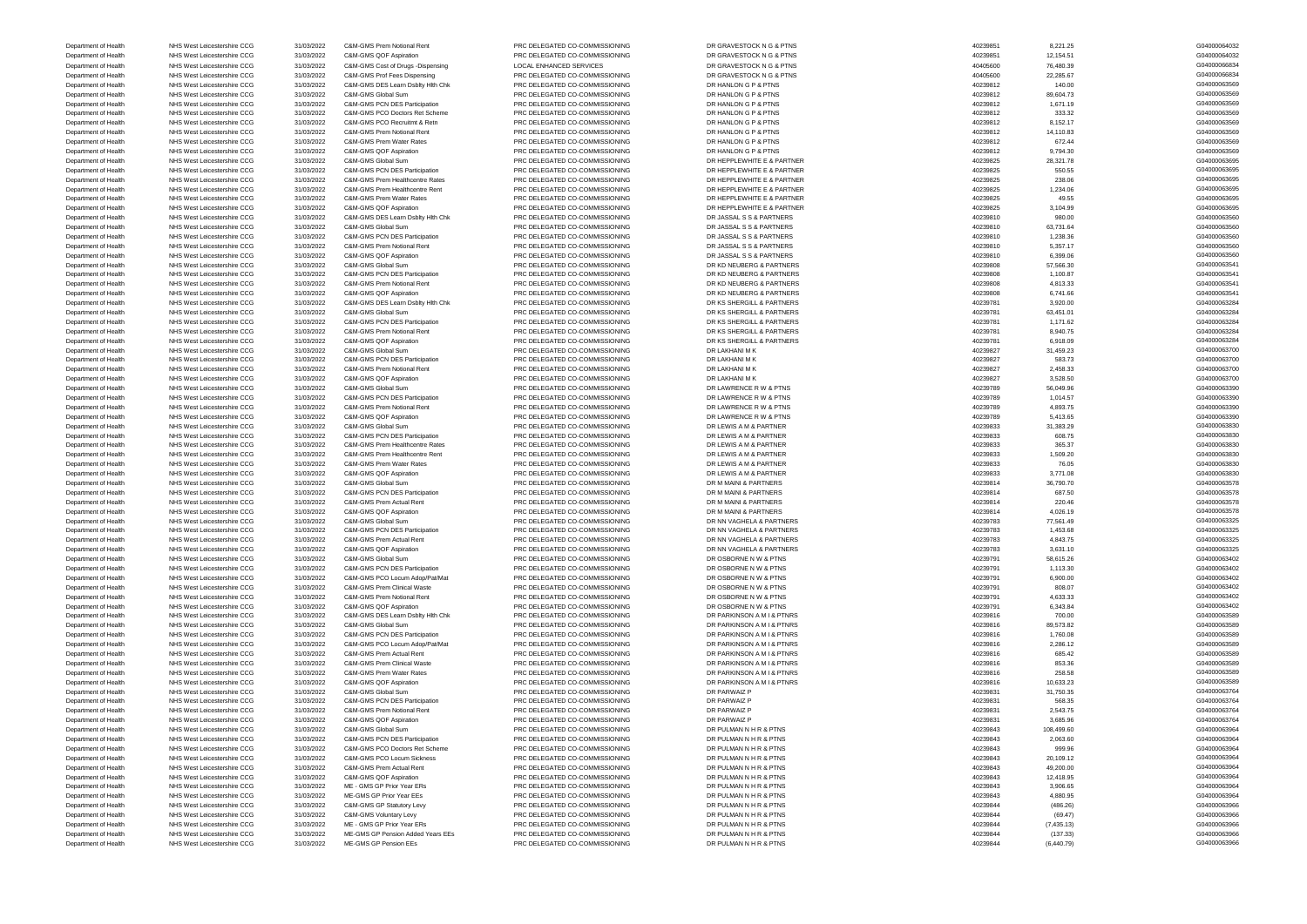Department of Health NHS West Leicestershire CCG 31/03/2022 Cont Care- Adult 100% Fully Funded CHC ADULT FULLY FUNDED LEICESTERSHIRE COUNTY COUNCIL 46,814.60 46,814.60 115337102 100098158

Department of Health NHS West Leicestershire CCG 31/03/2022 ME-GMS GP Pension ERs PRC DELEGATED CO-COMMISSIONING DR PULMAN N H R & PTNS 40239844 40239844 (7,416.57) 40339844 (7,416.57) G04000063966

Department of Health NHS West Leicestershire CCG 31/03/2022 ME-GMS GP Prior Year EEs PRC DELEGATED CO-COMMISSIONING DR PULMAN N H R & PTNS 40239844 40239844 (7,801.16) (7,801.16) G04000063966 Department of Health NHS West Leicestershire CCG 31/03/2022 C&M-GMS Global Sum PRC DELEGATED CO-COMMISSIONING DR SCOTT S A & PTNRS 40239793 88,541.94 88,541.94 88,541.94 G04000063411 Department of Health NHS West Leicestershire CCG 31/03/2022 C&M-GMS PCN DES Participation PRC DELEGATED CO-COMMISSIONING DR SCOTT S A & PTNRS 40239793 40239793 1,652.00 40239793 1,652.00 604000063411 Department of Health NHS West Leicestershire CCG 31/03/2022 C&M-GMS Prem Actual Rent PRC DELEGATED CO-COMMISSIONING DR SCOTT S A & PTNRS 40239793 40239793 273.67 273.67 604000063411 Department of Health NHS West Leicestershire CCG 31/03/2022 C&M-GMS Prem Clinical Waste PRC DELEGATED CO-COMMISSIONING DR SCOTT S A & PTNRS 40239793 40239793 207.22 207.22 504000063411 Department of Health NHS West Leicestershire CCG 31/03/2022 C&M-GMS Prem Healthcentre Rates PRC DELEGATED CO-COMMISSIONING DR SCOTT S A & PTNRS 40239793 40239793 1,503.90 1,503.90 504000063411 Department of Health NHS West Leicestershire CCG 31/03/2022 C&M-GMS Prem Healthcentre Rent PRC DELEGATED CO-COMMISSIONING DR SCOTT S A & PTNRS 40239793 40239793 9,420.00 9,420.00 9,420.00 604000063411 Department of Health NHS West Leicestershire CCG 31/03/2022 C&M-GMS Prem Water Rates PRC DELEGATED CO-COMMISSIONING DR SCOTT S A & PTNRS 40239793 40239793 190.73 190.73 190.73 190.73 190.79 190.79 190.79 190.79 190.79 190. Department of Health NHS West Leicestershire CCG 31/03/2022 C&M-GMS QOF Aspiration PRC DELEGATED CO-COMMISSIONING DR SCOTT S A & PTNRS 40219793 40239793 10,176.19 10,176.19 604000063411 Department of Health NHS West Leicestershire CCG 31/03/2022 ME-GMS GP Pension EEs PRC DELEGATED CO-COMMISSIONING DR SCOTT S A & PTNRS 40239793 40239793 60.68 60.68 60.68 60.4000063411 Department of Health NHS West Leicestershire CCG 31/03/2022 ME-GMS GP Pension ERs PRC DELEGATED CO-COMMISSIONING DR SCOTT S A & PTNRS 40239793 40239793 93.82 93.82 G04000063411 Department of Health NHS West Leicestershire CCG 31/03/2022 C&M-GMS DES Learn Dsblty Hlth Chk PRC DELEGATED CO-COMMISSIONING DR SIMPSON N H R & PTNRS 40239853 140.00 40239853 140.00 G04000064061 Department of Health NHS West Leicestershire CCG 31/03/2022 C&M-GMS Global Sum PRC DELEGATED CO-COMMISSIONING DR SIMPSON N H R & PTNRS 40239853 63,423.42 63423.42 63423.42 63000064061 Department of Health NHS West Leicestershire CCG 31/03/2022 C&M-GMS PCN DES Participation PRC DELEGATED CO-COMMISSIONING DR SIMPSON N H R & PTNRS 40239853 40239853 1,196.60 1,196.60 504000064061 Department of Health NHS West Leicestershire CCG 31/03/2022 C&M-GMS PCO Doctors Ret Scheme PRC DELEGATED CO-COMMISSIONING DR SIMPSON N H R & PTNRS 40239853 4,333.28 1,333.28 1,333.28 504000064061 Department of Health NHS West Leicestershire CCG 31/03/2022 C&M-GMS Prem Clinical Waste PRC DELEGATED CO-COMMISSIONING DR SIMPSON N H R & PTNRS 40239853 141.82 14039853 141.82 G04000064061 Department of Health NHS West Leicestershire CCG 31/03/2022 C&M-GMS Prem Healthcentre Rates PRC DELEGATED CO-COMMISSIONING DR SIMPSON N H R & PTNRS 40239853 40239853 775.94 775.94 G04000064061 Department of Health NHS West Leicestershire CCG 31/03/2022 C&M-GMS Prem Healthcentre Rent PRC DELEGATED CO-COMMISSIONING DR SIMPSON N H R & PTNRS 40239853 40239853 3,380.08 3,380.08 504000064061 Department of Health NHS West Leicestershire CCG 31/03/2022 C&M-GMS Prem Water Rates PRC DELEGATED CO-COMMISSIONING DR SIMPSON N H R & PTNRS 40239853 156.13 156.13 156.13 604000064061 Department of Health NHS West Leicestershire CCG 31/03/2022 C&M-GMS QOF Aspiration PRC DELEGATED CO-COMMISSIONING DR SIMPSON N H R & PTNRS 40239853 7,144.91 40239853 7,144.91 G04000064061 Department of Health NHS West Leicestershire CCG 31/03/2022 C&M-GMS Global Sum PRC DELEGATED CO-COMMISSIONING DR SJC CLAY 40239799 24,175.33 24,175.33 G04000063435 Department of Health NHS West Leicestershire CCG 31/03/2022 C&M-GMS PCN DES Participation PRC DELEGATED CO-COMMISSIONING DR SJC CLAY 40239799 458.60 40239799 458.60 458.60 604000063435 Department of Health NHS West Leicestershire CCG 31/03/2022 C&M-GMS Prem Notional Rent PRC DELEGATED CO-COMMISSIONING DR SJC CLAY 40239799 40239799 1,583.33 6604000063435 Department of Health NHS West Leicestershire CCG 31/03/2022 C&M-GMS QOF Aspiration PRC DELEGATED CO-COMMISSIONING DR SJC CLAY 40239799 40239799 2,650.55 40239799 2,650.55 604000063435 Department of Health NHS West Leicestershire CCG 31/03/2022 C&M-GMS Global Sum PRC DELEGATED CO-COMMISSIONING DR WILLMOTT N J & PTNRS 40239785 79,549.41 40239785 79,549.41 G0400006336 Department of Health NHS West Leicestershire CCG 31/03/2022 C&M-GMS PCN DES Participation PRC DELEGATED CO-COMMISSIONING DR WILLMOTT N J & PTNRS 40239785 40239785 1,512.95 1,512.95 604000063336 Department of Health NHS West Leicestershire CCG 31/03/2022 C&M-GMS Prem Actual Rent PRC DELEGATED CO-COMMISSIONING DR WILLMOTT N J & PTNRS 40239785 21,949.44 40239785 21,949.44 G04000063336 Department of Health NHS West Leicestershire CCG 31/03/2022 C&M-GMS Prem Notional Rent PRC DELEGATED CO-COMMISSIONING DR WILLMOTT N J & PTNRS 40239785 40239785 1,700.00 40239785 1,700.00 Department of Health NHS West Leicestershire CCG 31/03/2022 C&M-GMS QOF Aspiration PRC DELEGATED CO-COMMISSIONING DR WILLMOTT N J & PTNRS 40239785 9,788.53 9,788.53 9,788.53 9,788.53 9,788.53 9,788.53 9,788.53 9,788.53 9,7 Department of Health NHS West Leicestershire CCG 31/03/2022 Hcare Srv Rec NHS Trust AMBULANCE SERVICES EAST MIDLANDS AMBULANCE SERVICE NHS TRUST 40208602 1,158,264.23 1,158,264.23 RX9NFT04VMAR22 Department of Health NHS West Leicestershire CCG 31/03/2022 Hcare Srv Rec NHS Trust ACUTE COMMISSIONING GEORGE ELIOT HOSPITAL NHS TRUST 40208611 40208611 1,155,593.47 GB 654922420 RLTNFT04VMAR22 Department of Health NHS West Leicestershire CCG 31/03/2022 Audit Fees: Statutory CORPORATE COSTS & SERVICES GRANT THORNTON UK LLP 40100419 42,800.00 835586102 30103308 Department of Health NHS West Leicestershire CCG 31/03/2022 Audit Fees: Statutory CORPORATE COSTS & SERVICES GRANT THORNTON UK LLP 40100419 40100419 8,560.00 835586102 30103308 Department of Health NHS West Leicestershire CCG 31/03/2022 C&M-GMS Global Sum PRC DELEGATED CO-COMMISSIONING GROBY SURGERY GROBY SURGERY 40239821 24,657.48 40239821 24,657.48 G04000063663 Department of Health NHS West Leicestershire CCG 31/03/2022 C&M-GMS PCN DES Participation PRC DELEGATED CO-COMMISSIONING GROBY SURGERY GROBY SURGERY 40239821 40239821 472.67 472.67 604000063663 Department of Health NHS West Leicestershire CCG 31/03/2022 C&M-GMS Prem Notional Rent PRC DELEGATED CO-COMMISSIONING GROBY SURGERY A SALLEGATED ADDISSERT A SALLEGATED AND A SALLEGATED A SALLEGATED A SALLEGATED CO-COMMISSI Department of Health NHS West Leicestershire CCG 31/03/2022 C&M-GMS QOF Aspiration PRC DELEGATED CO-COMMISSIONING GROBY SURGERY GROBY SURGERY 40239821 40239821 2,864.51 2,864.51 G04000063663 Department of Health NHS West Leicestershire CCG 31/03/2022 C&M-GMS Global Sum PRC DELEGATED CO-COMMISSIONING HEATH LANE SURGERY 40239804 40239804 113,537.92 604000063530 Department of Health NHS West Leicestershire CCG 31/03/2022 C&M-GMS PCN DES Participation PRC DELEGATED CO-COMMISSIONING HEATH LANE SURGERY 40239804 40239804 2,143.15 40239804 2,143.15 Department of Health NHS West Leicestershire CCG 31/03/2022 C&M-GMS Prem Clinical Waste PRC DELEGATED CO-COMMISSIONING HEATH LANE SURGERY 40239804 40239804 2,508.17 40239804 2,508.17 604000063530 Department of Health NHS West Leicestershire CCG 31/03/2022 C&M-GMS Prem Notional Rent PRC DELEGATED CO-COMMISSIONING HEATH LANE SURGERY 40239804 40239804 9,450.00 9,450.00 9,450.00 G04000063530 Department of Health NHS West Leicestershire CCG 31/03/2022 C&M-GMS Prem Water Rates PRC DELEGATED CO-COMMISSIONING HEATH LANE SURGERY 40239804 40239804 266.30 40239804 266.30 G04000063530 Department of Health NHS West Leicestershire CCG 31/03/2022 C&M-GMS QOF Aspiration PRC DELEGATED CO-COMMISSIONING HEATH LANE SURGERY 40239804 40239804 14,509.69 40339804 14,509.69 Department of Health NHS West Leicestershire CCG 31/03/2022 C&M-APMS Contract Value PRC DELEGATED CO-COMMISSIONING HINCKLEY & BOSWORTH MEDICAL ALLIANCE 40110238 48,501.45 48,501.45 48,501.45 604000061899 Department of Health NHS West Leicestershire CCG 31/03/2022 C&M-APMS DES Extended Hours Access PRC DELEGATED CO-COMMISSIONING HINCKLEY & BOSWORTH MEDICAL ALLIANCE 40110238 40110238 14,193.57 40110238 14,193.57 G04000061899 Department of Health NHS West Leicestershire CCG 31/03/2022 C&M-APMS PCN DES Clinical Director PRC DELEGATED CO-COMMISSIONING HINCKLEY & BOSWORTH MEDICAL ALLIANCE 40110238 7,067.42 40110238 7,067.42 604000061899 Department of Health NHS West Leicestershire CCG 31/03/2022 C&M-APMS PCN DES PCN support LOCAL ENHANCED SERVICES HINCKLEY & BOSWORTH MEDICAL ALLIANCE 40110238 40110238 14,683.00 1604000061899 Department of Health NHS West Leicestershire CCG 31/03/2022 C&M-APMS PCN DES Participation PRC DELEGATED CO-COMMISSIONING HINCKLEY & BOSWORTH MEDICAL ALLIANCE 40110238 789.19 789.19 789.19 789.19 604000061899 Department of Health NHS West Leicestershire CCG 31/03/2022 C&M-APMS PCO Locum Susp Drs PRC DELEGATED CO-COMMISSIONING HINCKLEY & BOSWORTH MEDICAL ALLIANCE 40110238 8,358.94 8,358.94 604000061899 Department of Health NHS West Leicestershire CCG 31/03/2022 C&M-APMS Prem Clinical Waste PRC DELEGATED CO-COMMISSIONING HINCKLEY & BOSWORTH MEDICAL ALLIANCE 40110238 48.22 40110238 48.22 604000061899 Department of Health NHS West Leicestershire CCG 31/03/2022 C&M-APMS Prem Healthcentre Rent PRC DELEGATED CO-COMMISSIONING HINCKLEY & BOSWORTH MEDICAL ALLIANCE 40110238 4,552.00 40110238 4,552.00 4,552.00 4,552.00 G0400006 Department of Health NHS West Leicestershire CCG 31/03/2022 C&M-APMS Prem Rates PRC DELEGATED CO-COMMISSIONING HINCKLEY & BOSWORTH MEDICAL ALLIANCE 40110238 40110238 846.09 846.09 604000061899 Department of Health NHS West Leicestershire CCG 31/03/2022 C&M-APMS Prem Water Rates PRC DELEGATED CO-COMMISSIONING HINCKLEY & BOSWORTH MEDICAL ALLIANCE 40110238 197.79 40110238 197.79 1986 1989 197.79 1989 1989 1989 1989 Department of Health NHS West Leicestershire CCG 31/03/2022 C&M-APMS QOF Aspiration PRC DELEGATED CO-COMMISSIONING HINCKLEY & BOSWORTH MEDICAL ALLIANCE 40110238 4,546.18 4,546.18 4,546.18 4,546.18 Department of Health NHS West Leicestershire CCG 31/03/2022 Apprenticeship Levy Payable BALANCE SHEET HMRC HMRC Apprentices and the state of the state of the state of the state of the state of the state of the state of the Department of Health NHS West Leicestershire CCG 31/03/2022 Income tax <1Yr BALANCE SHEET HMRC HMRC 40177565 60,827.76 654457614 120PJ005699732211 Department of Health NHS West Leicestershire CCG 31/03/2022 Income tax <1Yr-Student Loans BALANCE SHEET HMRC HMRC 40177565 766.00 654457614 120PJ005699732211 Department of Health NHS West Leicestershire CCG 31/03/2022 National Insurance < 1 yr-NI- ERS BALANCE SHEET HMRC HMRC 40177565 41,035.76 654457614 120PJ005699732211 Department of Health NHS West Leicestershire CCG 31/03/2022 National Insurance < 1 yr-NI-EES BALANCE SHEET HMRC HMRC 40177565 24,334.59 654457614 120PJ005699732211 Department of Health NHS West Leicestershire CCG 31/03/2022 Statutory Mat Pay < 1 yr BALANCE SHEET HMRC AMEC HMRC 40177565 (559.24) 654457614 120PJ005699732211 Department of Health NHS West Leicestershire CCG 31/03/2022 C&M-GMS DES Learn Dsblty Hlth Chk PRC DELEGATED CO-COMMISSIONING IBSTOCK & BARLESTONE SURGERIES 40239797 40239797 280.00 280.00 40239797 280.00 40239797 280.00 40 Department of Health NHS West Leicestershire CCG 31/03/2022 C&M-GMS Global Sum PRC DELEGATED CO-COMMISSIONING IBSTOCK & BARLESTONE SURGERIES 40239797 94,992.11 994,992.11 604000063426 Department of Health NHS West Leicestershire CCG 31/03/2022 C&M-GMS PCN DES Participation PRC DELEGATED CO-COMMISSIONING IBSTOCK & BARLESTONE SURGERIES 40239797 40239797 1,839.43 504000063426 Department of Health NHS West Leicestershire CCG 31/03/2022 C&M-GMS Prem Clinical Waste PRC DELEGATED CO-COMMISSIONING IBSTOCK & BARLESTONE SURGERIES 40239797 40239797 579.43 579.43 G04000063426 Department of Health NHS West Leicestershire CCG 31/03/2022 C&M-GMS Prem Notional Rent PRC DELEGATED CO-COMMISSIONING IBSTOCK & BARLESTONE SURGERIES 40239797 40239797 8,558.33 6604000063426 Department of Health NHS West Leicestershire CCG 31/03/2022 C&M-GMS Prem Water Rates PRC DELEGATED CO-COMMISSIONING IBSTOCK & BARLESTONE SURGERIES 40239797 40239797 246.50 246.50 604000063426 Department of Health NHS West Leicestershire CCG 31/03/2022 C&M-GMS QOF Aspiration PRC DELEGATED CO-COMMISSIONING IBSTOCK & BARLESTONE SURGERIES 40239797 40239797 10,235.35 40239797 10,235.35 604000063426 Department of Health NHS West Leicestershire CCG 31/03/2022 C&M-GMS Prem Clinical Waste PRC DELEGATED CO-COMMISSIONING INITIAL MEDICAL SERVICES LTD 40067751 8,660.98 209918933 20013763 Department of Health NHS West Leicestershire CCG 31/03/2022 C&M-GMS Prem Clinical Waste PRC DELEGATED CO-COMMISSIONING INITIAL MEDICAL SERVICES LTD 40067751 43,304.53 209918933 34013763 Department of Health NHS West Leicestershire CCG 31/03/2022 Cont Care- Adult 100% Fully Funded CHC ADULT FULLY FUNDED KEYLINE CARE SUPPORTED LIVING SERVICES LTD 40182865 56,761.00 56,761.00 INV0016 Department of Health NHS West Leicestershire CCG 31/03/2022 Social Care-ICES COMMUNITY SERVICES LEICESTER CITY COUNCIL COMMUNITY SERVICES LEICESTER CITY COUNCIL 40183055 508,081.20 115 3370 04 89010503 Department of Health NHS West Leicestershire CCG 31/03/2022 Cont Care- Children CHILD PERS HLTH BUD LEICESTER CITY COUNCIL COUNCIL 40448157 55,632.00 115 3370 04 89056855 Department of Health NHS West Leicestershire CCG 31/03/2022 Clinical&Medical-Independent Sector - Non Contract COMMISSIONING - NON ACUTE LEICESTER CITY COUNCIL 40473276 43,162.00 115 3370 04 89099106 Department of Health NHS West Leicestershire CCG 31/03/2022 Services From Local Authorities COMMISSIONING - NON ACUTE LEICESTERSHIRE COUNTY COUNCIL 40320088 25,735.00 115337102 100087879 Department of Health NHS West Leicestershire CCG 31/03/2022 Clinical&Medical-Independent Sector - Non Contract COMMISSIONING - NON ACUTE LEICESTERSHIRE COUNTY COUNCIL 40320132 50,000.00 115337102 100097505 Department of Health NHS West Leicestershire CCG 31/03/2022 Services From Local Authorities COMMISSIONING - NON ACUTE LEICESTERSHIRE COUNTY COUNCIL 40341622 55,296.00 115337102 100098304 Department of Health NHS West Leicestershire CCG 31/03/2022 Cont Care-Learning Disab(<65) CHC ADULT FULLY FUNDED LEICESTERSHIRE COUNTY COUNCIL 40377759 1,087,968.00 115337102 100098810 Department of Health NHS West Leicestershire CCG 31/03/2022 Services From Local Authorities COMMISSIONING - NON ACUTE LEICESTERSHIRE COUNTY COUNCIL 40377769 3,742,518.00 115337102 100098816 Department of Health NHS West Leicestershire CCG 31/03/2022 Cont Care- Adult 100% Fully Funded CHC ADULT FULLY FUNDED LEICESTERSHIRE COUNTY COUNCIL 40393094 482,376.00 115337102 100098822 Department of Health NHS West Leicestershire CCG 31/03/2022 Cont Care- Adult 100% Fully Funded CHC ADULT FULLY FUNDED LEICESTERSHIRE COUNTY COUNCIL 40414312 269,361.00 115337102 100097919 Department of Health NHS West Leicestershire CCG 31/03/2022 Cont Care- Adult 100% Fully Funded CHC ADULT FULLY FUNDED LEICESTERSHIRE COUNTY COUNCIL 40414415 46,051.02 115337102 115337102 100098812 Department of Health NHS West Leicestershire CCG 31/03/2022 Cont Care- Adult 100% Fully Funded CHC ADULT FULLY FUNDED LEICESTERSHIRE COUNTY COUNCIL 4047995 48,923.18 115337102 100094632 Department of Health NHS West Leicestershire CCG 31/03/2022 Cont Care- Adult 100% Fully Funded CHC ADULT FULLY FUNDED LEICESTERSHIRE COUNTY COUNCIL 40448010 37,969.58 115337102 100092433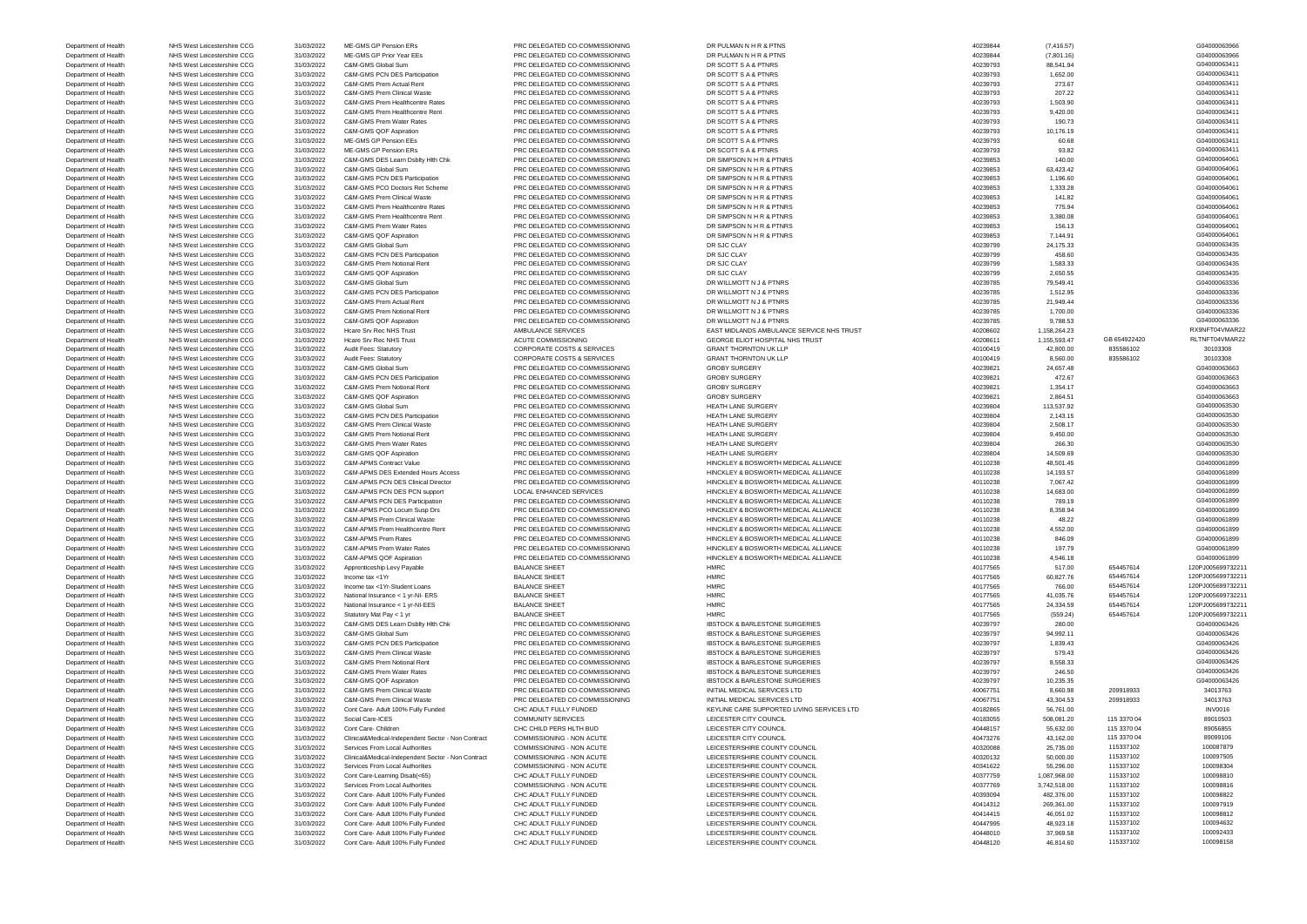Department of Health NHS West Leicestershire CCG 31/03/2022 Clinical&Medical-Independent Sector IMPROVING ACCESS TO PSYCHOLOGICAL THERAPIES VITA HEALTH SOLUTIONS LTD 40090249 237,302.00 237,302.00 SIN100539

Department of Health NHS West Leicestershire CCG 31/03/2022 Cont Care- Adult 100% Fully Funded CHC ADULT FULLY FUNDED LEICESTERSHIRE COUNTY COUNCIL 40448124 52,800.88 115337102 100098779 Department of Health NHS West Leicestershire CCG 31/03/2022 Cont Care- Adult 100% Fully Funded CHC ADULT FULLY FUNDED LEICESTERSHIRE COUNTY COUNCIL 40448131 30,833.58 115337102 100100907 Department of Health NHS West Leicestershire CCG 31/03/2022 Cont Care-Physical Disab (<65) CHC ADULT FULLY FUNDED LEICESTERSHIRE COUNTY COUNCIL 40473171 70,289.82 115337102 100073170 Department of Health NHS West Leicestershire CCG 31/03/2022 Services From Local Authorities REABLEMENT LEICESTERSHIRE COUNTY COUNCIL 20473491 37,741.00 115337102 100103854 Department of Health NHS West Leicestershire CCG 31/03/2022 Cont Care- Adult 100% Fully Funded CHC ADULT FULLY FUNDED LEICESTERSHIRE COUNTY COUNCIL 40473521 39,573.23 115337102 100103855 Department of Health NHS West Leicestershire CCG 31/03/2022 Computer Hardware Purch GP FORWARD VIEW GP FORWARD VIEW LEICESTERSHIRE PARTNERSHIP NHS TRUST 40135372 44,232.00 654969872 52296 Department of Health NHS West Leicestershire CCG 31/03/2022 Computer Hardware Purch PRIMARY CARE IT A Department Department Part NEICESTERSHIRE PARTNERSHIRE PARTNERSHIP NHS TRUST 40135382 35,378.80 654969872 52299 Department of Health NHS West Leicestershire CCG 31/03/2022 Computer Hardware Purch GP FORWARD VIEW LEICESTERSHIRE PARTNERSHIRE PARTNERSHIRE PARTNERSHIRE PARTNERSHIRE PARTNERSHIRE PARTNERSHIRE PARTNERSHIRE PARTNERSHIRE PAR Department of Health NHS West Leicestershire CCG 31/03/2022 Computer Hardware Purch PRIMARY CARE IT COME COMPUTERSHIRE PARTNERSHIRE PARTNERSHIRE PARTNERSHIRE PARTNERSHIRE PARTNERSHIRE PARTNERSHIRE PARTNERSHIRE PARTNERSHIRE Department of Health NHS West Leicestershire CCG 31/03/2022 Computer Hardware Purch GP FORWARD VIEW LEICESTERSHIRE PARTNERSHIP NHS TRUST 40135419 40135419 (44,348.96) 654969872 4423 Department of Health NHS West Leicestershire CCG 31/03/2022 Computer Hardware Purch PRIMARY CARE IT A DEICESTERSHIRE PARTNERSHIRE PARTNERSHIRE PARTNERSHIRE PARTNERSHIRE PARTNERSHIRE PARTNERSHIRE PARTNERSHIRE PARTNERSHIRE P Department of Health NHS West Leicestershire CCG 31/03/2022 Computer Hardware Purch PRIMARY CARE IT PRIMARY CARE IT LEICESTERSHIRE PARTNERSHIRE PARTNERSHIP NHS TRUST 40154985 58,440.00 654969872 52293 58,440.00 654969872 5 Department of Health NHS West Leicestershire CCG 31/03/2022 Computer Hardware Purch PRIMARY CARE IT A DEICESTERSHIRE PARTNERSHIRE PARTNERSHIP NHS TRUST 40154992 58,440.00 654969872 52294 Department of Health NHS West Leicestershire CCG 31/03/2022 Computer Hardware Purch PRIMARY CARE IT LEICESTERSHIRE PARTNERSHIRE PARTNERSHIRE PARTNERSHIRE PARTNERSHIRE PARTNERSHIRE PARTNERSHIRE PARTNERSHIRE PARTNERSHIRE PAR Department of Health NHS West Leicestershire CCG 31/03/2022 Computer Hardware Purch PRIMARY CARE IT A DEICESTERSHIRE PARTNERSHIRE PARTNERSHIP NHS TRUST 40155003 58,440.00 654969872 52295 Department of Health NHS West Leicestershire CCG 31/03/2022 Computer Hardware Purch GP FORWARD VIEW GP FORWARD VIEW LEICESTERSHIRE PARTNERSHIP NHS TRUST 40156039 54,528.00 654969872 52297 52297<br>Department of Health NHS Wes Department of Health NHS West Leicestershire CCG 31/03/2022 Hcare Srv Rec NHS Trust MENTAL HEALTH CONTRACTS LEICESTERSHIRE PARTNERSHIP NHS TRUST 40208617 6,343,315.00 654969872 RT5NFT04VMAR22 Department of Health NHS West Leicestershire CCG 31/03/2022 Clinical&Medical-Clinical Other CLINICAL ASSESSMENT AND TREATMENT CENTRES LEICESTERSHIRE PARTNERSHIP NHS TRUST 40221853 48,000.00 654969872 52781 Department of Health NHS West Leicestershire CCG 31/03/2022 Computer Software/License PRIMARY CARE IT LEICESTERSHIRE PARTNERSHIP NHS TRUST 40361683 25,920.00 654969872 52762 Department of Health NHS West Leicestershire CCG 31/03/2022 Clinical&Medical-Independent Sector PLANNED CARE LLR PATIENT CARE LOCALLY COMMUNITY INTEREST COMPANY 40128614 214,134.00 3524 Department of Health NHS West Leicestershire CCG 31/03/2022 Clinical&Medical-Independent Sector PLANNED CARE LLR PATIENT CARE LOCALLY COMMUNITY INTEREST COMPANY 40183307 214,134.00 214,134.00 3545 Department of Health NHS West Leicestershire CCG 31/03/2022 C&M-GMS LES Ad Hoc Vaccs & Imms COMMISSIONING SCHEMES LLR PATIENT CARE LOCALLY COMMUNITY INTEREST COMPANY 40183593 1,122,823.09 3533 Department of Health NHS West Leicestershire CCG 31/03/2022 Clinical&Medical-Independent Sector PLANNED CARE LLR PATIENT CARE LOCALLY COMMUNITY INTEREST COMPANY 40196029 49,999.00 49,599.00 49,539.00 3539.00 3539.00 3539.0 Department of Health NHS West Leicestershire CCG 31/03/2022 C&M-GMS LES Phlebotomy PRC DELEGATED CO-COMMISSIONING LLR PATIENT CARE LOCALLY COMMUNITY INTEREST COMPANY 40221830 25,410.64 25541.0.64 3541 Department of Health NHS West Leicestershire CCG 31/03/2022 C&M-GMS LES Ad Hoc Vaccs & Imms COMMISSIONING SCHEMES LLR PATIENT CARE LOCALLY COMMUNITY INTEREST COMPANY 40221998 906,763.15 906,763.15 3573 Department of Health NHS West Leicestershire CCG 31/03/2022 Clinical&Medical-Independent Sector PLANNED CARE LOCALLY COMMUNITY INTEREST COMPANY 40281363 98,834.00 98,834.00 3536 Department of Health NHS West Leicestershire CCG 31/03/2022 Clinical&Medical-Independent Sector PLANNED CARE LOCALLY COMMUNITY INTEREST COMPANY 40393166 68,020.00 3582 Department of Health NHS West Leicestershire CCG 31/03/2022 C&M-GMS Global Sum PRC DELEGATED CO-COMMISSIONING MAPLES FAMILY MEDICAL PRACTICE 40239806 76,043.95 76,043.95 76,043.95 604000063532 Department of Health NHS West Leicestershire CCG 31/03/2022 C&M-GMS PCN DES Participation PRC DELEGATED CO-COMMISSIONING MAPLES FAMILY MEDICAL PRACTICE 40239806 40239806 1,440.33 604000063532 Department of Health NHS West Leicestershire CCG 31/03/2022 C&M-GMS Prem Actual Rent PRC DELEGATED CO-COMMISSIONING MAPLES FAMILY MEDICAL PRACTICE 40239806 26,190.00 40239806 26,190.00 C04000063532 Department of Health NHS West Leicestershire CCG 31/03/2022 C&M-GMS QOF Aspiration PRC DELEGATED CO-COMMISSIONING MAPLES FAMILY MEDICAL PRACTICE 40239806 9,500.76 9,500.76 9,500.76 9,500.76 9,500.00000000000000000000000000 Department of Health NHS West Leicestershire CCG 31/03/2022 Clinical&Medical-Independent Sector ACUTE COMMISSIONING NEW MEDICAL SYSTEMS LTD 40320181 33,769.53 275051903 275051903 6280 Department of Health NHS West Leicestershire CCG 31/03/2022 Sterile Products PRC DELEGATED CO-COMMISSIONING NHS ENGLAND 40414346 37,562.71 654 442 045 7000043602 Department of Health NHS West Leicestershire CCG 31/03/2022 Recharge : Received CORPORATE COSTS & SERVICES NHS LEICESTER CITY CCG 40455273 274,000.00 654463426 7017001761 Department of Health NHS West Leicestershire CCG 31/03/2022 Charges from CSU CONTINUING HEALTHCARE ASSESSMENT & SUPPORT NHS MIDLANDS AND LANCASHIRE CSU 40196037 78,258.75 GB 654442045 7312322982<br>Department of Health NHS We Department of Health NHS West Leicestershire CCG 31/03/2022 Charges from CSU CORPORATE COSTS & SERVICES NHS MIDLANDS AND LANCASHIRE CSU 40196037 74,167.84 GB 654442045 7312322982 Department of Health NHS West Leicestershire CCG 31/03/2022 Charges from CSU QUALITY PREMIUM PROGRAMME NHS MIDLANDS AND LANCASHIRE CSU 40196037 14,443.42 GB 654442045 7312322982 Department of Health NHS West Leicestershire CCG 31/03/2022 Charges from CSU CORPORATE COSTS & SERVICES NHS MIDLANDS AND LANCASHIRE CSU 40361812 68,334.00 GB 654442045 7312323080 Department of Health NHS West Leicestershire CCG 31/03/2022 Charges from CSU CORPORATE COSTS & SERVICES NHS MIDLANDS AND LANCASHIRE CSU 40361850 (68,334.00) GB 654442045 7312323178 Department of Health NHS West Leicestershire CCG 31/03/2022 Rent CORPORATE COSTS & SERVICES NHS PROPERTY SERVICES LTD 40090264 23,220.00 156725100 1539616 Department of Health NHS West Leicestershire CCG 31/03/2022 Service Charge CORPORATE COSTS & SERVICES NHS PROPERTY SERVICES LTD 40090264 42,012.00 156725100 1589616 Department of Health NHS West Leicestershire CCG 31/03/2022 Clinical&Medical-Clinical Other CLINICAL ASSESSMENT AND TREATMENT CENTRES NORTH CHARNWOOD GP COMMUNITY NETWORK LTD 40221761 99,428.57 109 Department of Health NHS West Leicestershire CCG 31/03/2022 C&M-APMS PCN DES Clin Pharmacist PRC DELEGATED CO-COMMISSIONING NORTH CHARNWOOD GP COMMUNITY NETWORK LTD 40248413 54,669.33 54,669.33 110 Department of Health NHS West Leicestershire CCG 31/03/2022 C&M-GMS PCN DES Physiotherapist PRC DELEGATED CO-COMMISSIONING NORTH CHARNWOOD GP COMMINITY NETWORK LTD 40248654 25,573.05 25,573.05 113. Department of Health NHS West Leicestershire CCG 31/03/2022 C&M-APMS PCN DES Clin Pharmacist PRC DELEGATED CO-COMMISSIONING NORTH CHARNWOOD GP COMMUNITY NETWORK LTD 40341613 54,669.33 114<br>Department of Health NHS West Leic Department of Health NHS West Leicestershire CCG 31/03/2022 C&M-GMS PCN DES Physiotherapist PRC DELEGATED CO-COMMISSIONING NORTH CHARNWOOD GP COMMUNITY NETWORK LTD 40369236 40369236 (25,573.05) Department of Health NHS West Leicestershire CCG 31/03/2022 Hcare Srv Rec NHS Trust ACUTE COMMISSIONING NOTTINGHAM UNIVERSITY HOSPITALS NHS TRUST 40208620 587,609.01 654434827 RX1NFT04VMAR22 Department of Health NHS West Leicestershire CCG 31/03/2022 Clinical&Medical-Independent Sector ACUTE COMMISSIONING NOTTINGHAM WOODTHORPE HOSPITAL 40114871 106,312.78 106,312.78 04VNWH219 Department of Health NHS West Leicestershire CCG 31/03/2022 Clinical&Medical-Independent Sector ACUTE COMMISSIONING NOTTINGHAM WOODTHORPE HOSPITAL 40473437 141,703.96 141,703.96 141,703.96 141,703.96 141,703.96 141,703.96 Department of Health NHS West Leicestershire CCG 31/03/2022 Clinical&Medical-Independent Sector ACUTE COMMISSIONING NUFFIELD HEALTH 40155057 154,472.59 564291137 FPSC002912 Department of Health NHS West Leicestershire CCG 31/03/2022 Clinical&Medical-Independent Sector ACUTE COMMISSIONING NUFFIELD HEALTH 40155062 27,025.52 564291137 FPSC002920 Department of Health NHS West Leicestershire CCG 31/03/2022 C&M-GMS DES Learn Dsblty Hlth Chk PRC DELEGATED CO-COMMISSIONING OLD SCHOOL SURGERY (THE) 40239849 40239849 140.00 876637177 6604000064026 Department of Health NHS West Leicestershire CCG 31/03/2022 C&M-GMS Global Sum PRC DELEGATED CO-COMMISSIONING OLD SCHOOL SURGERY (THE) 40239849 40239849 59,909.59 876637177 G04000064026 Department of Health NHS West Leicestershire CCG 31/03/2022 C&M-GMS PCN DES Participation PRC DELEGATED CO-COMMISSIONING OLD SCHOOL SURGERY (THE) 40239849 40239849 1,144.18 876637177 G04000064026 Department of Health NHS West Leicestershire CCG 31/03/2022 C&M-GMS Prem Notional Rent PRC DELEGATED CO-COMMISSIONING OLD SCHOOL SURGERY (THE) 40239849 40239849 3,437.50 876637177 6604000064026 Department of Health NHS West Leicestershire CCG 31/03/2022 C&M-GMS QOF Aspiration PRC DELEGATED CO-COMMISSIONING OLD SCHOOL SURGERY (THE) 40239849 40239849 7,459.28 876637177 G04000064026 Department of Health NHS West Leicestershire CCG 31/03/2022 Clinical&Medical-Independent Sector ACUTE COMMISSIONING OPCARE LTD QPCARE LTD 40196012 156,815.56 607251365 607251365 OPSI042802 Department of Health NHS West Leicestershire CCG 31/03/2022 Cont Care- Adult 100% Fully Funded CHC AD FULL FUND PERS HLTH BUD PA10122203 PA10122203 ADM PA101220 203 26,066.22 26:06.22 PA10122203MAR22603 Department of Health NHS West Leicestershire CCG 31/03/2022 C&M-GMS DES Learn Dsblty Hlth Chk PRC DELEGATED CO-COMMISSIONING SAUND WILLIAMS HALL & PARTNERS 40239823 40239823 140.00 40239823 140.00 504000063686 Department of Health NHS West Leicestershire CCG 31/03/2022 C&M-GMS Global Sum PRC DELEGATED CO-COMMISSIONING SAUND WILLIAMS HALL & PARTNERS 40239823 55,579.81 55,579.81 55,579.81 604000063686 Department of Health NHS West Leicestershire CCG 31/03/2022 C&M-GMS PCN DES Participation PRC DELEGATED CO-COMMISSIONING SAUND WILLIAMS HALL & PARTNERS 40239823 40239823 1,069.67 40239823 1,069.67 604000063686 Department of Health NHS West Leicestershire CCG 31/03/2022 C&M-GMS Prem Notional Rent PRC DELEGATED CO-COMMISSIONING SAUND WILLIAMS HALL & PARTNERS 40239823 7,741.67 40239823 7,741.67 604000063686 Department of Health NHS West Leicestershire CCG 31/03/2022 C&M-GMS QOF Aspiration PRC DELEGATED CO-COMMISSIONING SAUND WILLIAMS HALL & PARTNERS 40239823 6,436.05 6,436.05 6,436.05 6,436.05 6,436.05 6,436.05 6,436.05 6,436 Department of Health NHS West Leicestershire CCG 31/03/2022 C&M-GMS Global Sum PRC DELEGATED CO-COMMISSIONING SILVERDALE MEDICAL CENTRE THURMASTON 40239837 46,115.66 40239837 46,115.66 51/08/00063875 46,115.66 51/08/000638 Department of Health NHS West Leicestershire CCG 31/03/2022 C&M-GMS PCN DES Participation PRC DELEGATED CO-COMMISSIONING SILVERDALE MEDICAL CENTRE THURMASTON 40239837 40239837 788.99 788.99 788.99 604000063875 Department of Health NHS West Leicestershire CCG 31/03/2022 C&M-GMS Prem Actual Rent PRC DELEGATED CO-COMMISSIONING SILVERDALE MEDICAL CENTRE THURMASTON 40239837 40239837 2,900.00 40239837 2,900.00 604000063875 Department of Health NHS West Leicestershire CCG 31/03/2022 C&M-GMS Prem Water Rates PRC DELEGATED CO-COMMISSIONING SILVERDALE MEDICAL CENTRE THURMASTON 40239837 422.53 122.53 123.53 5604000063875 123.53 5604000063875 5604 Department of Health NHS West Leicestershire CCG 31/03/2022 C&M-GMS QOF Aspiration PRC DELEGATED CO-COMMISSIONING SILVERDALE MEDICAL CENTRE THURMASTON 40239837 5,300.80 5,300.80 5,300.80 5,4000063875 Department of Health NHS West Leicestershire CCG 31/03/2022 Miscellaneous Expenditure (L9) Nursing and Quality Programme SOUTHERN DERBYSHIRE LIFT COMPANY LTD 40455280 100.345.14 100.345.14 SDLSI201 Department of Health NHS West Leicestershire CCG 31/03/2022 Clinical&Medical-Independent Sector COMMUNITY SERVICES SPAMEDICA LTD SPAMEDICA LTD 40377546 68,093.71 40377546 68,093.71 NHSWLE039 Department of Health NHS West Leicestershire CCG 31/03/2022 Clinical&Medical-Independent Sector ACUTE COMMISSIONING SPIRE HEALTHCARE LTD 40128616 149,257.45 915970991 04VLEIICFPF212212 Department of Health NHS West Leicestershire CCG 31/03/2022 Clinical&Medical-Independent Sector NCAS/OATS SPIRE HEALTHCARE LTD 40377660 26,292.39 915970991 04VNCA212210 Department of Health NHS West Leicestershire CCG 31/03/2022 Clinical&Medical-Independent Sector ACUTE COMMISSIONING SPIRE HEALTHCARE LTD 40377674 41,156.84 915970991 04VNTGICF2122M10 Department of Health NHS West Leicestershire CCG 31/03/2022 Clinical&Medical-Independent Sector MENTAL HEALTH SERVICES - ADULTS ST ANDREWS HEALTHCARE 40281435 34,472.93 120948773 120948773 90107124 Department of Health NHS West Leicestershire CCG 31/03/2022 Oth Travel Costs-Patient Transport PATIENT TRANSPORT PATIENT TRANSPORT THAMES AMBULANCE SERVICE LTD 40320120 47,766.00 47,766.00 809846883 22642 Department of Health NHS West Leicestershire CCG 31/03/2022 Oth Travel Costs-Patient Transport PATIENT TRANSPORT THAMES AMBULANCE SERVICE LTD 40320126 76,716.76 766 809846883 22639 Department of Health NHS West Leicestershire CCG 31/03/2022 Oth Travel Costs-Patient Transport PATIENT TRANSPORT PATIENT TRANSPORT THAMES AMBULANCE SERVICE LTD 40320142 29,400.00 809846883 22640 Department of Health NHS West Leicestershire CCG 31/03/2022 Oth Travel Costs-Patient Transport PATIENT TRANSPORT PATIENT TRANSPORT THAMES AMBULANCE SERVICE LTD 40392973 56,888.88 809846883 809846883 22636 Department of Health MHS West Leicestershire CCG 31/03/2022 Hoare Srv Rec Fdtn Trust-Contract Cost per Case ACUTE COMMISSIONING UNIVERSITY HOSPITALS BIRMINGHAM NHS FOUNDATION TRUST 40208624 62,593.60 GB654912816 R20FTR04VM Department of Health NHS West Leicestershire CCG 31/03/2022 Hcare Srv Rec NHS Trust ACUTE COMMISSIONING NUNIVERSITY HOSPITALS COVENTRY AND WARWICKSHIRE NHS TRUST 40208628 774.227.77 654949096 RKBNFT04VMAR22 Department of Health NHS West Leicestershire CCG 31/03/2022 Hoare Sty Rec Edin Trust-Contract Cost oer Case ACUTE COMMISSIONING UNIVERSITY HOSPITALS OF DERBY & BURTON NHS FOUNDATION TRUST 40208630 2.538.216.83 654967976 R1 Department of Health NHS West Leicestershire CCG 31/03/2022 Hcare Srv Rec NHS Trust ACUTE COMMISSIONING UNIVERSITY HOSPITALS OF LEICESTER NHS TRUST 40208634 14,441,494.57 654972400 RWENFT04VMAR22 Department of Health NHS West Leicestershire CCG 31/03/2022 Hcare Srv Rec NHS Trust-Non Contract CLINICAL ASSESSMENT AND TREATMENT CENTRES UNIVERSITY HOSPITALS OF LEICESTER NHS TRUST 40361924 (60,000.00) 654972400 C0026480 Department of Health NHS West Leicestershire CCG 31/03/2022 Clinical&Medical-Clinical Other CLINICAL ASSESSMENT AND TREATMENT CENTRES UNIVERSITY HOSPITALS OF LEICESTER NHS TRUST 40414310 34,800.00 654972400 10258392